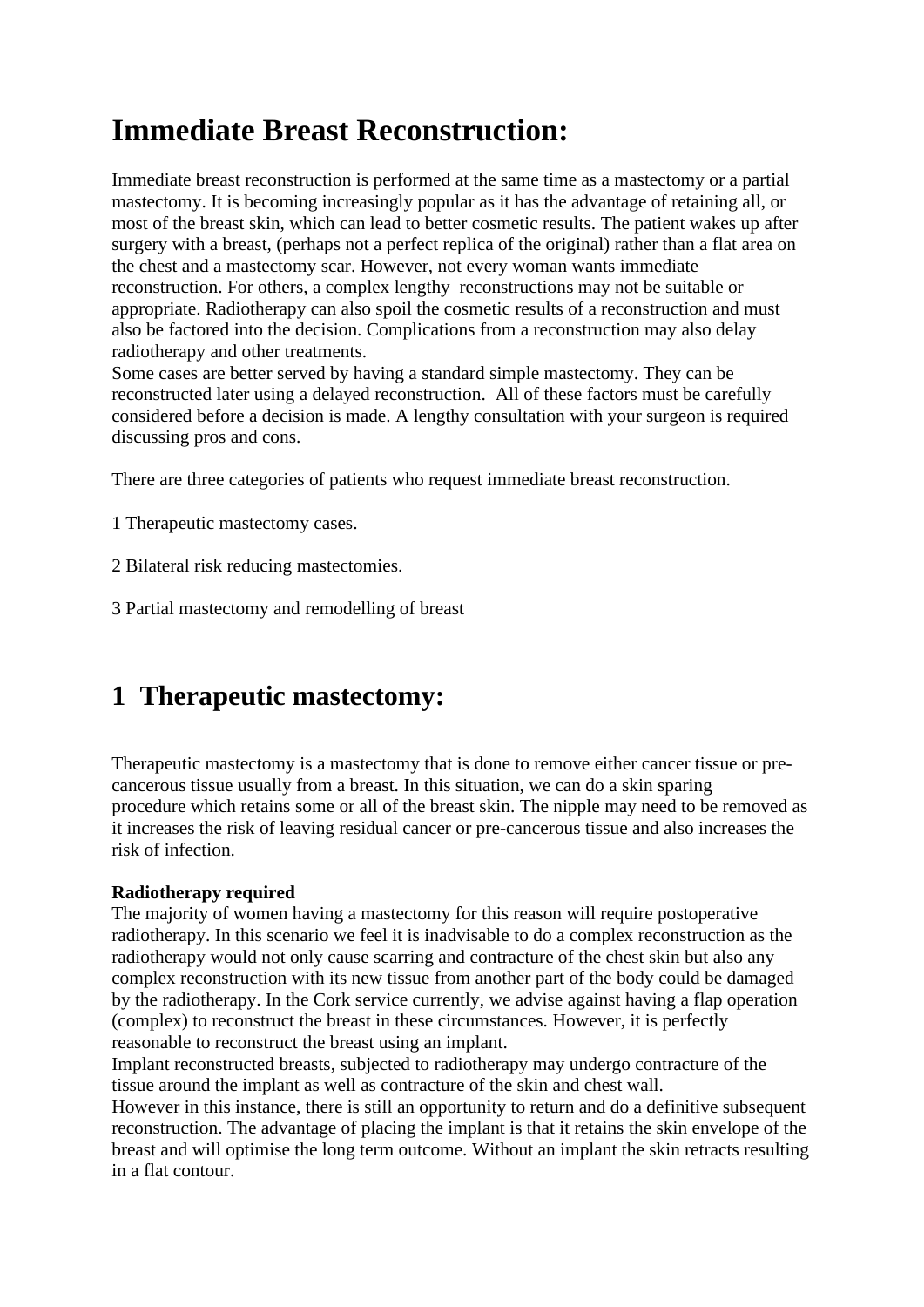## **Immediate implant based reconstruction**

It is important to say however that the majority of cases can be can be reconstructed using an implant alone with excellent cosmetic outcome.

## **Subcutaneous mastectomy (fig1)**

If the patient is small breasted, it is possible to retain the entire skin envelope, removing the nipple only. We try and recreate a smaller nipple by closing the small circular hole, Fig1, (where the nipple has been removed), with purse string stitches. The main incision is usually in the crease under the breast and is therefore not very visible. The implant is then placed under the pectoralis muscle and the lower half is held in place with a hammock of mesh or a sheet of collagen. The collagen sheet is usually animal skin derived, this can be also known as ADN, (Acellular Dermal Matrix).

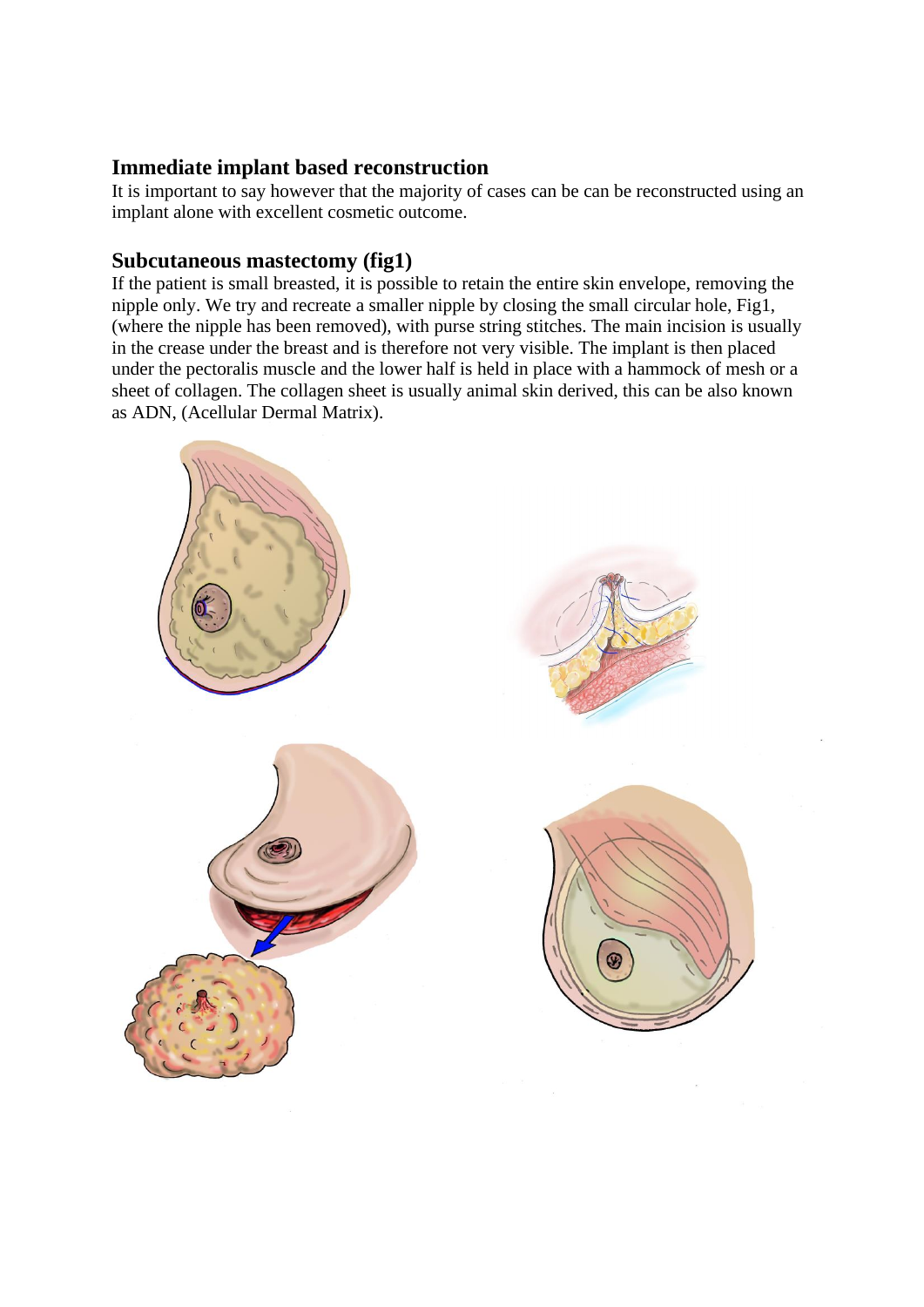### **Wise reduction pattern Mastectomy (fig2)**

If the patient has very large breasts, we tend to do a breast reduction pattern, skin sparing mastectomy (fig 2). The tissue normally discarded during a cosmetic breast reduction is used to reinforce the construction. The implant is placed in a deep pocket, the upper half under the pectoralis muscle the lower half held by a sling of dermis from the inferior flap. This provides a very secure and less complicated reconstruction and often these patients have excellent long term outcomes. The nipple and the areolar complex is usually removed at the time but can in selected cases be reconstructed at the same time. Otherwise the nipple can be easily reconstructed at a later date. Most of these patients will also require reduction of the other breast in order to achieve symmetry and at this stage the nipple can be reconstructed at the same time.



**Fig 2 Wise pattern skin excision with or without nipple reconstruction.**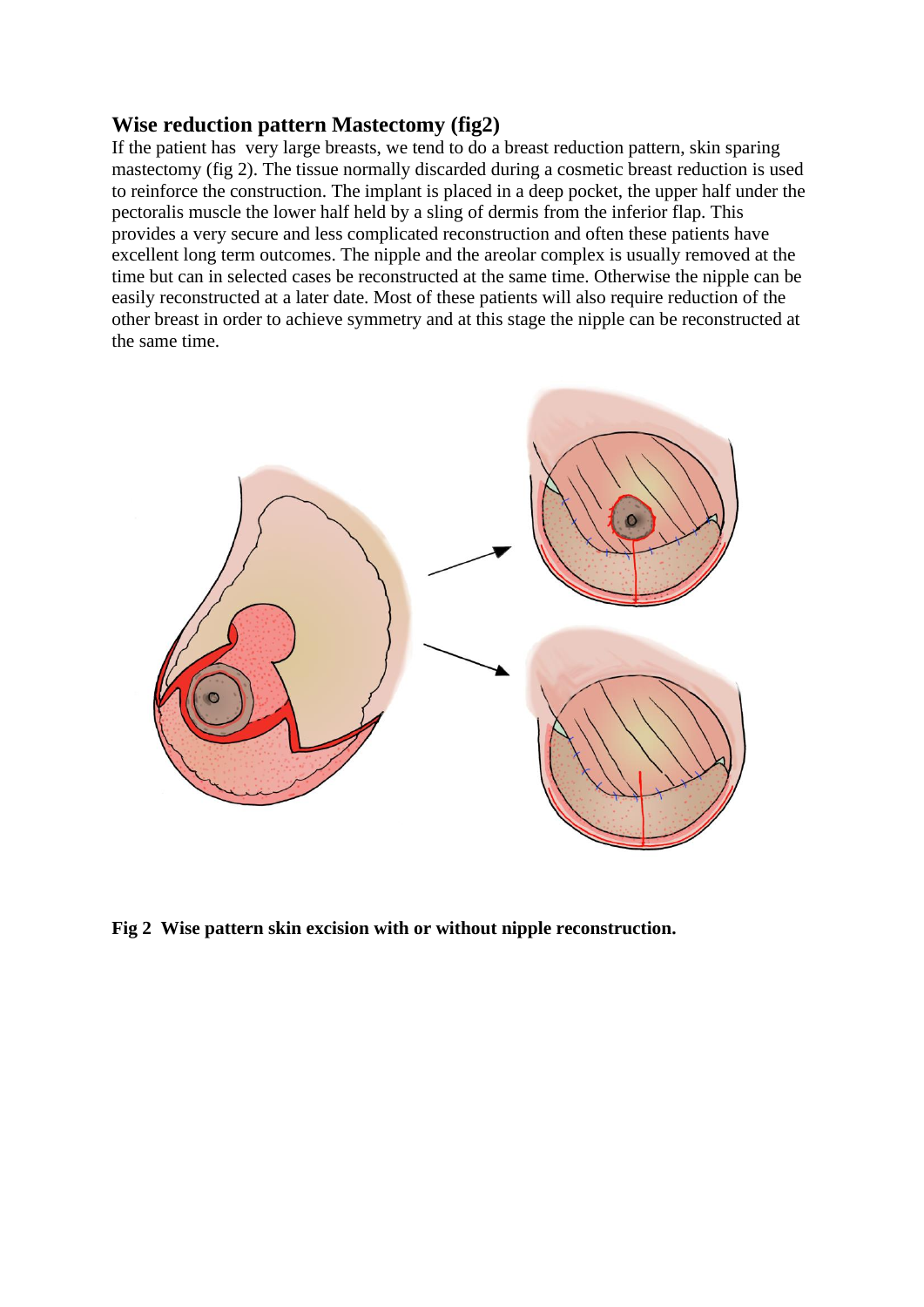### **Disadvantages of implants**

While immediate implant reconstruction is very straightforward and adds very little additional time to the surgery, It does have one major draw back in that the infection rates are very high. Implants can become infected at a rate of between 10 to 15% despite taking a large number of precautions at the time of surgery to prevent this.

The reason for this problem is that mastectomy surgery carries a high risk of bacterial contamination, as the breast tissue and the nipple in particular contain a lot of bacteria. Despite cleaning, sterilising and antibiotics at the time of surgery, some of the implants can become infected. Unlike the patient's own tissue, if an implant becomes infected, it is very difficult to eliminate bacteria stuck to the implant and this type of infection usually results in removal of the implant. Removing the implant can be very disappointing for patients and can leave quite a poor cosmetic result, the skin shrinking back and often looking puckered and this will almost certainly require a further delayed reconstruction a few months down the road.

Implants are also prone to other problems such as capsular contracture (tightening which can make the breasts look firm and unnatural). However they can always be revised and usually revision operations are simple overnight stay procedures which can be done at a later stage. Risks of implants are included in our information leaflet on reconstruction with implants.

### **No Radiotherapy required Fig 3 and Fig 4**

When it is certain that radiotherapy is not required after mastectomy, it is possible to do more complex forms of breast reconstruction in the immediate setting such as a Latissimus Dorsi musculocutaneous flap, from the back, or a DIEP flap from the abdomen. These procedures can result in excellent cosmetic outcomes as most of the breast skin is retained and the tissue in the flap is used to reconstitute volume and possibly the nipple or a small patch of skin. but these are not ideal if the flaps are going to be irradiated postoperatively. More detail in relation to these flap operations is supplied in the section on Risk reducing mastectomy.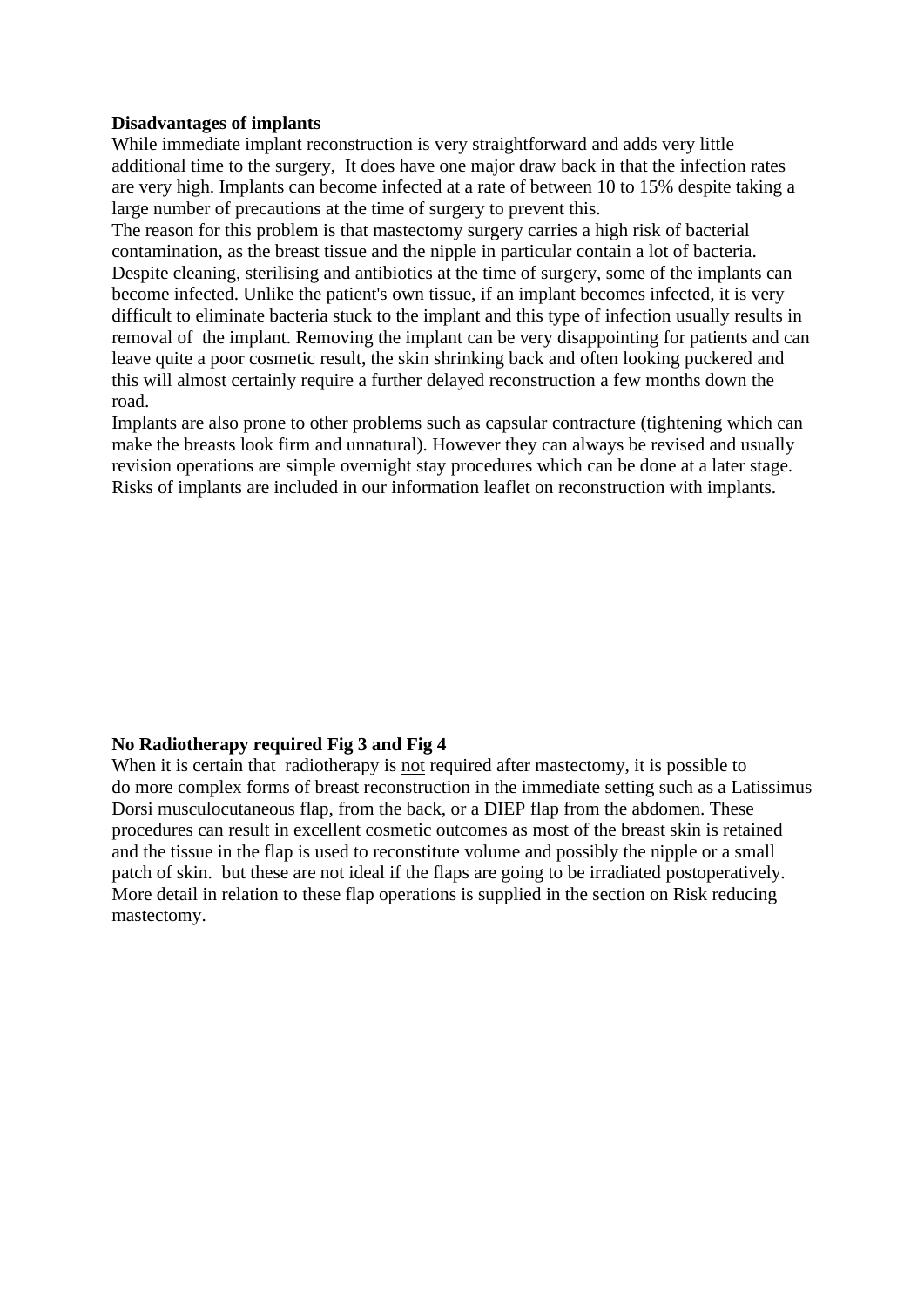**Fig3 This a diagram shows a unilateral LD flap with nipple reconstruction**



**Fig 4 Unilateral DIEP flap with nipple reconstruction**

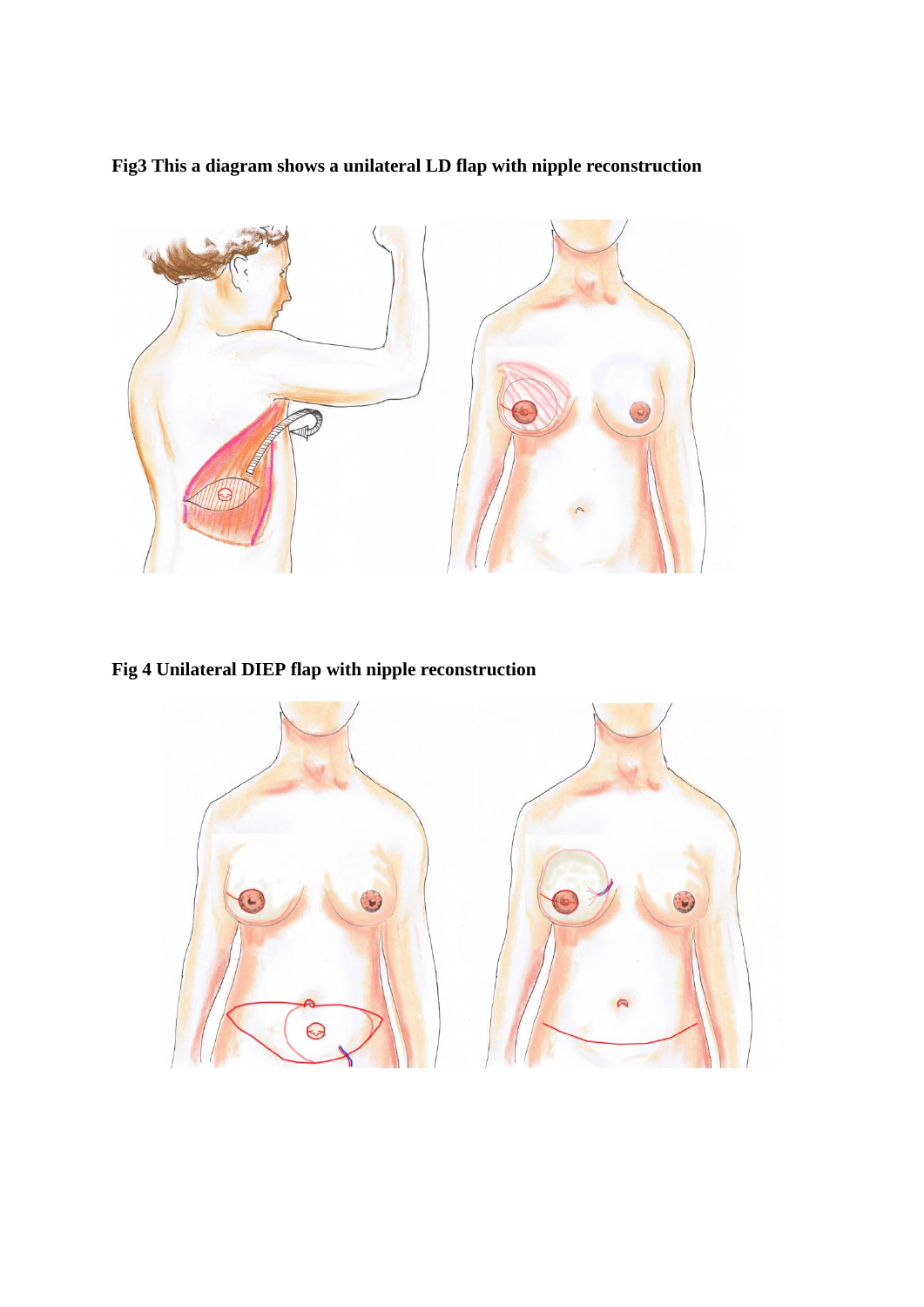# **2 Risk reducing mastectomy (No radiotherapy):**

There is now an increasingly cohort of women who present with diagnosed genetic abnormalities that predispose them to having breast cancer. Some of them have a very high risk of breast cancer in their lifetime. The most common genetic abnormalities involve the BRCA1 and 2genes. There are also multiple non BRCA gene abnormalities which can lead to a high risk of breast cancer.

Many of the high risk patients in this group, elect to have bilateral mastectomies to reduce the risk of cancer over a lifetime. Sometimes the genetic diagnosis is only made after breast cancer and a mastectomy has already occurred on one side. These women then return seeking risk reducing surgery on the other side, (unilateral risk reducing). Obviously, these are not cancer cases and will not require radiotherapy and therefore, definitive reconstruction can be done at the same time as their mastectomies. We can also plan to hold onto as much of their breast skin as possible, which should in theory lead to excellent cosmetic outcomes. Bilateral reconstruction of any type in the immediate setting often leads to slight or moderate asymmetry. It is fair to say in fact that the vast majority of cases will require some minor revision within the next year. This is because it is almost impossible to create identical bilateral pockets after mastectomy surgery. One breast nearly always looks a little different to the other.

### **Bilateral Subcutaneous Mastectomies and Implants (Fig1, involving both breasts)**

For small breasted women, a subcutaneous mastectomy with or without nipple removal retains the skin envelope. This means that the only missing element is volume, which can be replaced very simply and effectively with implants. Implants can then be placed in a submuscular plane with a mesh or sheet of collagen to support the lower half of the implant. The implants can be permanent or considered temporary and replaced at any stage with other implants or by more complex reconstructions at any stage .

### **Bilateral Wise reduction pattern Mastectomies and implants (Fig2, involving both breasts)**

In larger breasted women, it is possible to do a breast reduction type of skin sparing mastectomy (Wise pattern. anchor shaped scar), which makes use of the patient's own tissue to create a flap of tissue or a hammock into which the implant can sit. These often have an excellent result and although later may require bilateral nipple reconstruction.

#### **Disadvantages to bilateral implant breast reconstruction**

There is also a slight tendency for breast to look a little lateralised, as the implants must go under the muscle layer which tends to push the reconstruction down and outwards. This can also be corrected at a later date when the scar tissue has settled. As with all implants in the mastectomy setting, the infection rate is high and the patients must accept that they are taking a small but very definite risk when they undergo this procedure.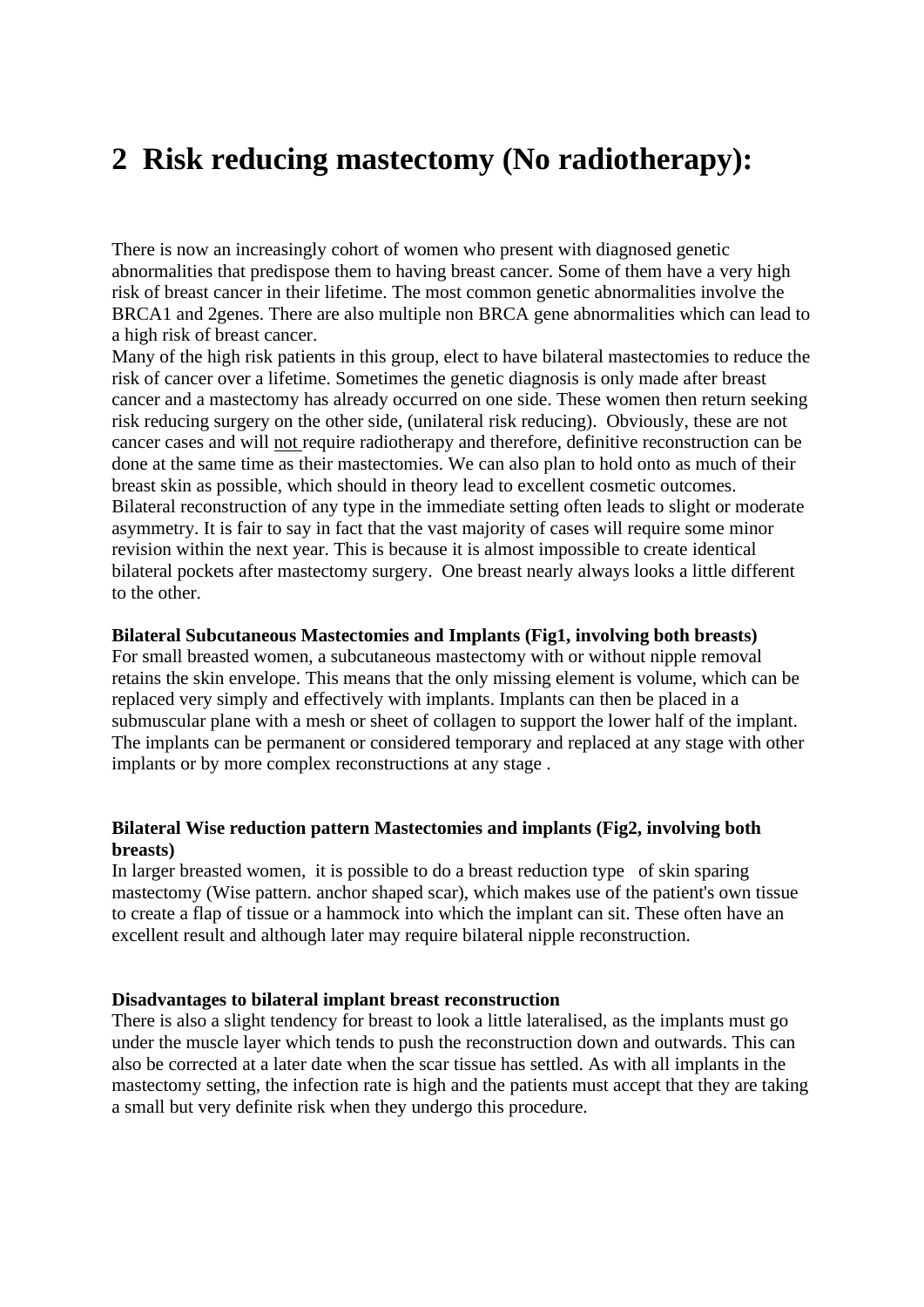### **Bilateral LD flaps, Latissimus Dorsi (Fig5)**

Sometimes for additional security, LD flap from the back can add much bulk / volume and perhaps a new nipple in the immediate setting. While this double operation not as daunting as bilateral DIEP flaps, the downside of LD's is that it is still quite a big procedure with four operation sites (both breasts sites and bilateral back as well). Also, in spite of the additional volume provided by the flap, they usually need to be supplemented with implants. However implants in this scenario have a lower complication rate, as they are covered in a thick layer of muscle. Loss of the implant, due to infection, does not result in retraction of the skin and loss of the skin envelope. The implant can also be later replaced with fat injection. The risk of LD breast reconstruction should be checked in our information leaflet on LD reconstruction.



### **Fig 5, Bilateral LD flaps and nipple reconstruction**